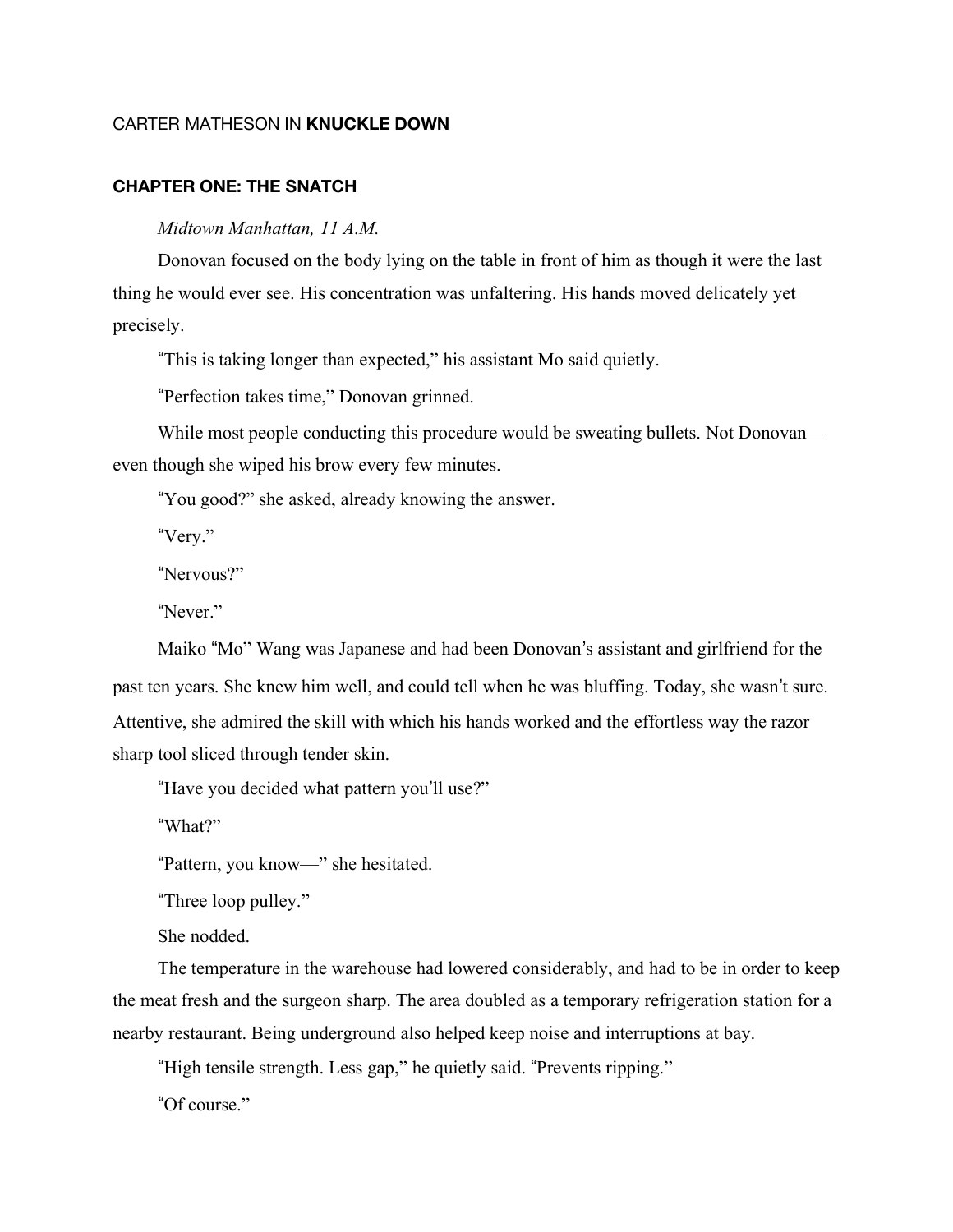As the blade glistened from the bright overhead lights, Donovan caught himself staring at the angelic face of the child on his operating table—marveling at her porcelain skin and golden, soft hair. It was a sharp contrast to what lay in front of them.

"This is certainly one of your more…" Mo hesitated. "Ambitious scenarios."

"Drastic times. Drastic measures."

Making a last deep cut, he was careful not to lacerate internal organs. He likewise wanted to keep the scar minimal, although he knew the girl would be reminded of this moment, and the maniac performing the procedure, for years to come.

Donovan whistled, keeping his spirits up and nerves down.

## *Three Hours Earlier—*

Young Abigail Burton was strolling through Central Park with her Nanny—french-born Stephanie Marcheaux, just as they did every weekday. Having just left the Zoo, the two were making their way to the Dairy Visitor Center  $\&$  Gift Shop, when the distance between them stretched.

"Abigail, stay close!" Stephanie shouted, as the nine year old ran toward balloon artists who were busily making free souvenirs for a large gaggle of children.

"Oui, oui, Miss Stephanie," Abigail giggled, as she joined other children who were likewise mesmerized by the colorful and animated clowns. Abigail was the only child of New York Mayor, Lukas S. Burton, one of the most admired leaders of New York—perhaps the entire country. He had been commended for dramatically lowering both crime and tax rates for three years in a row, and rumored to be considering running for President of the United States.

Summer had arrived early in Manhattan. The flowers were in full bloom and people were out in droves. That, and a 5K race for Breast Cancer Awareness, made for a packed park. The race was to begin in the middle of the park—where 65th Transverse intersected Center Drive, and would end a city block north of the Columbus Circle entrance—where 59th met Central Park West.

Stephanie was completely engrossed in her cell phone, when she glanced up to find Abigail missing.

"Abi?" she screamed, whipping her head around in all directions.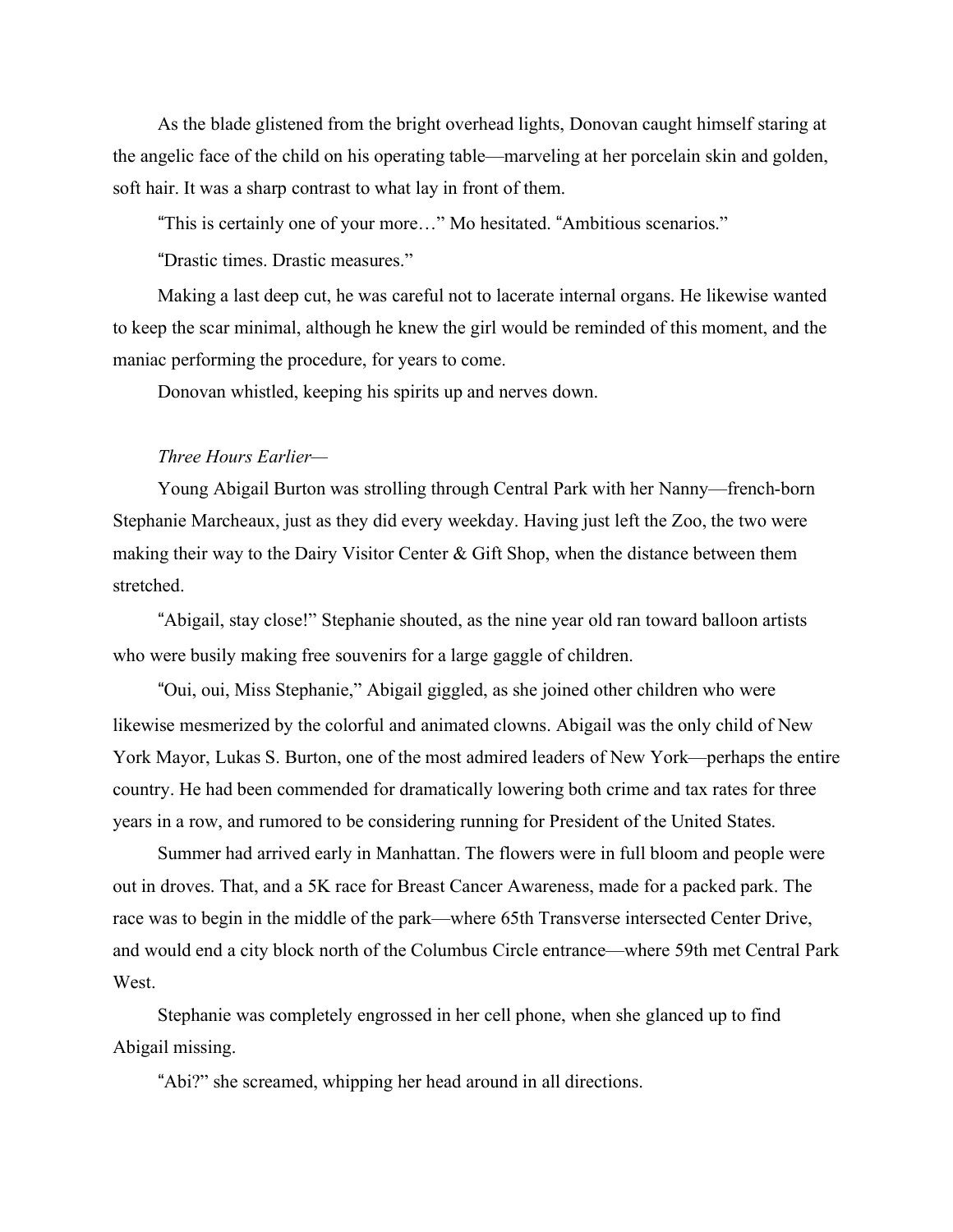"Over here," Abigail shouted, waving to her friends, as she ran toward her nanny.

Stephanie's shoulders relaxed just as a woman approached from behind. She pulled on Stephanie's sleeve.

"Please help me. I've lost my little girl," the woman cried first in French**,** then in English.

Distracted by the hysteria, but pulled in by the stranger's familiar accent, Stephanie first checked to see that Abigail was still nearby. There she was, alongside several children petting a large rabbit which was being held and stroked by a tall circus clown with yellow hair and a red nose.

"Please help," the stranger shouted, still pulling at Stephanie's sweater. "My little girl has run off and…"

Stephanie asked, "Where did you see her last?" Then abruptly stopped as the eyes of the hysterical woman suddenly shifted from terror to neutrality.

Confused, Stephanie whipped back to scan the crowd. She gasped aloud when she couldn't find Abigail.

Also, there was no clown.

As well as no rabbit.

And no Abigail.

Shocked and distracted by the continual pulling at her sleeve, Stephanie spun back around to the hysterical stranger. However, he was suddenly face to face with a blind man wearing sunglasses and holding a cane. He appeared disoriented.

"*Putain de merde*!" Stephanie screamed in French, frantically fumbling for her cellphone, while scanning the park for help.

"Holy shit, indeed," said the blind man.

Ignoring the man, Stephanie saw a police officer in the distance and felt momentarily hopeful.

Now as she turned back to the second stranger, *he* was gone.

In a flash, her tears turned to sobs, as her head buzzed with confusion and her heart sank with guilt. Standing amidst a throng of runners and sun-worshipping strangers, the Mayor's number one employee of the past dozen years was paralyzed with fear, afraid she would be fired.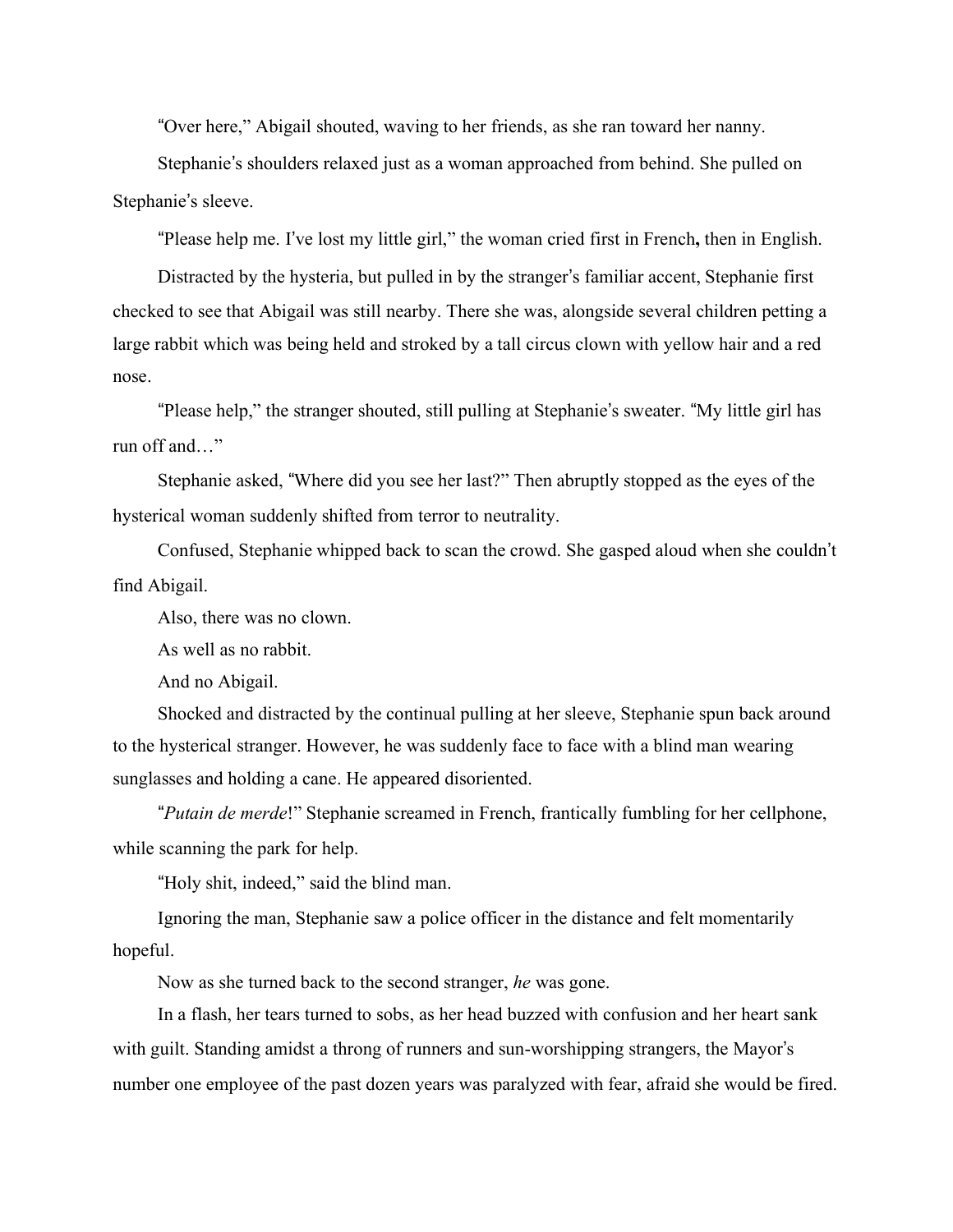*Or murdered and dumped in the East River,* she sobbed.

Either solution would be better than being responsible for the loss of Abigail Renee Burton.

As his daughter was being snatched from Central Park, Mayor Burton was hosting a televised conference about a new super train he was promoting which would run the distance of Long Island. At the game time, Abigail's socialite mother, Clare Marie, was hosting a fundraising event atop the elegant Frick Museum on the upper-crusty East Side.

Simultaneously, Donovan's other assistant and second girlfriend, Margo "Hysterical Mother" Wheeler, along with Donovan's bodyguard, Ken "Park Clown" Dawson, and sidekick, Sean "Blind Man" Combs, were racing down the Westside Highway in an all black SUV adorned with police license plates, strobing lights, and a blaring siren.

By the time the nanny had cleared enough headspace to call 911, they were in the underbelly of a subterranean warehouse in the Chelsea district of Midtown—disappearing without a trace.

## **CHAPTER TWO: THE PREP**

Donovan had the attention of his crew who were watching their leader pace like an expectant father. Periodically scanning mid-town Manhattan, his eyes shifted from the city, to his team. The constant motion was not nerves, but energy. Staying fit with daily exercise kept him at the front of the pack. In every situation. His confidence, plus the drive to win at any cost, had always made him one of the elite in any of his former units. But his days of military service had run off the rails, evolving into a new mission.

His current squadron included Mo Wang—a woman he had known the longest. She was expert in computers and electronic surveillance. Besides being one of his two girlfriends, she was the only person he trusted with his life.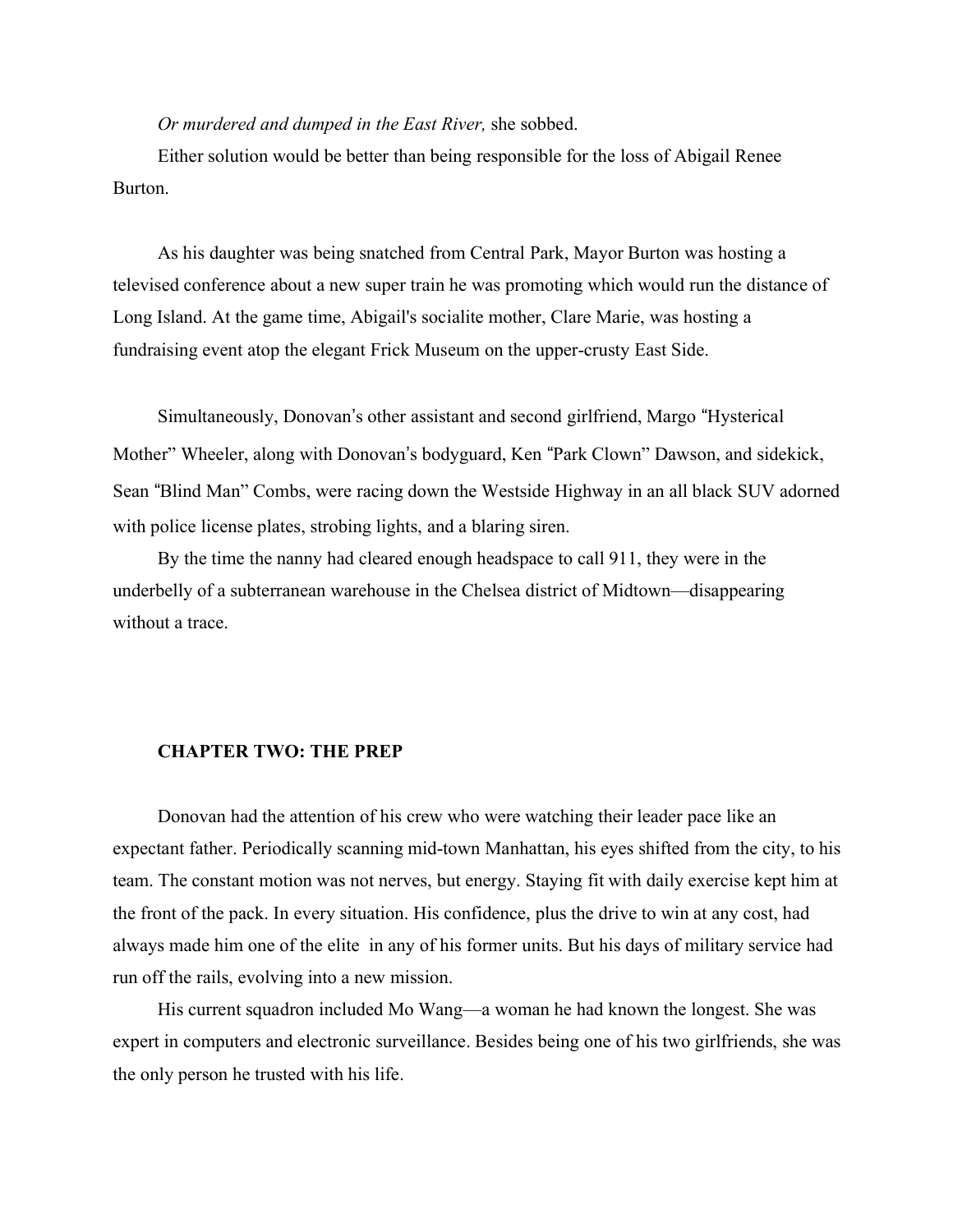Another he trusted nearly as well was Ken Dawson—a comrade of twenty years. They had grown up together in their old Brooklyn neighborhood. That was before one turned to the military, and the other to law enforcement. Ken became Donovan's bodyguard about seven years ago, when Donovan found himself in the wrong place at the wrong time; something that didn't happen often. Ken was there to save his ass. It also became the tipping point where Ken exchanged his "life of Blue" for a life of crime.

When Donovan showed Ken his future could be infinitely more lucrative if he helped get his pal out of a tight spot, it was Game Over. Their secret sauce was how they had managed for Ken to keep one foot in the blue camp and the other working for *Team Scorpion.*

"It won't be long," Donovan said, checking his Tag Heuer, "Before the shit hits the fan."

"But you've planned meticulously," Mo smiled. "As always."

"She's right, Donovan," Margo added. "We've gone over the mechanics a dozen times. The snatch was flawless."

Sean nodded. "Copy that, boss. I'd beg anyone to put a bead on us."

"That's not my concern. You all performed perfectly. It's the unknown I'm always overly cautious about."

Donovan wanted his team always happy and ever loyal. Which is why he spared no expense in providing luxurious homes with a state-of-the-art fitness center and pool on the penthouse level of the building the entire team occupied. Add to that handsome salaries, huge bonuses, and all the toys one could want, and it was a win-win.

*Avalon Tower* was a glass and steel tower that skyrocketed toward the sky, passing all surrounding high-rises by dozens of stories. Among the best in the city, it offered modern construction, European amenities like a full-blown concierge service. The 1,225 foot residential tower placed it among the five tallest buildings in New York City—in between the Empire State Building and Bank of America tower. The only taller residential tower was 425 Park Avenue, climbing nearly as high as One World Trade—the proud replacement to the two World Trade Center buildings that collapsed on 9-11, which rose to 1,776 feet.

It was nearly five years ago when Donovan and his investors began erecting the modern structure on Eleventh Avenue. Being located in the heart of Hell's Kitchen, it practically sat atop the Lincoln Tunnel, had instant access to Air Pegasus heliport on 30th, was within minutes of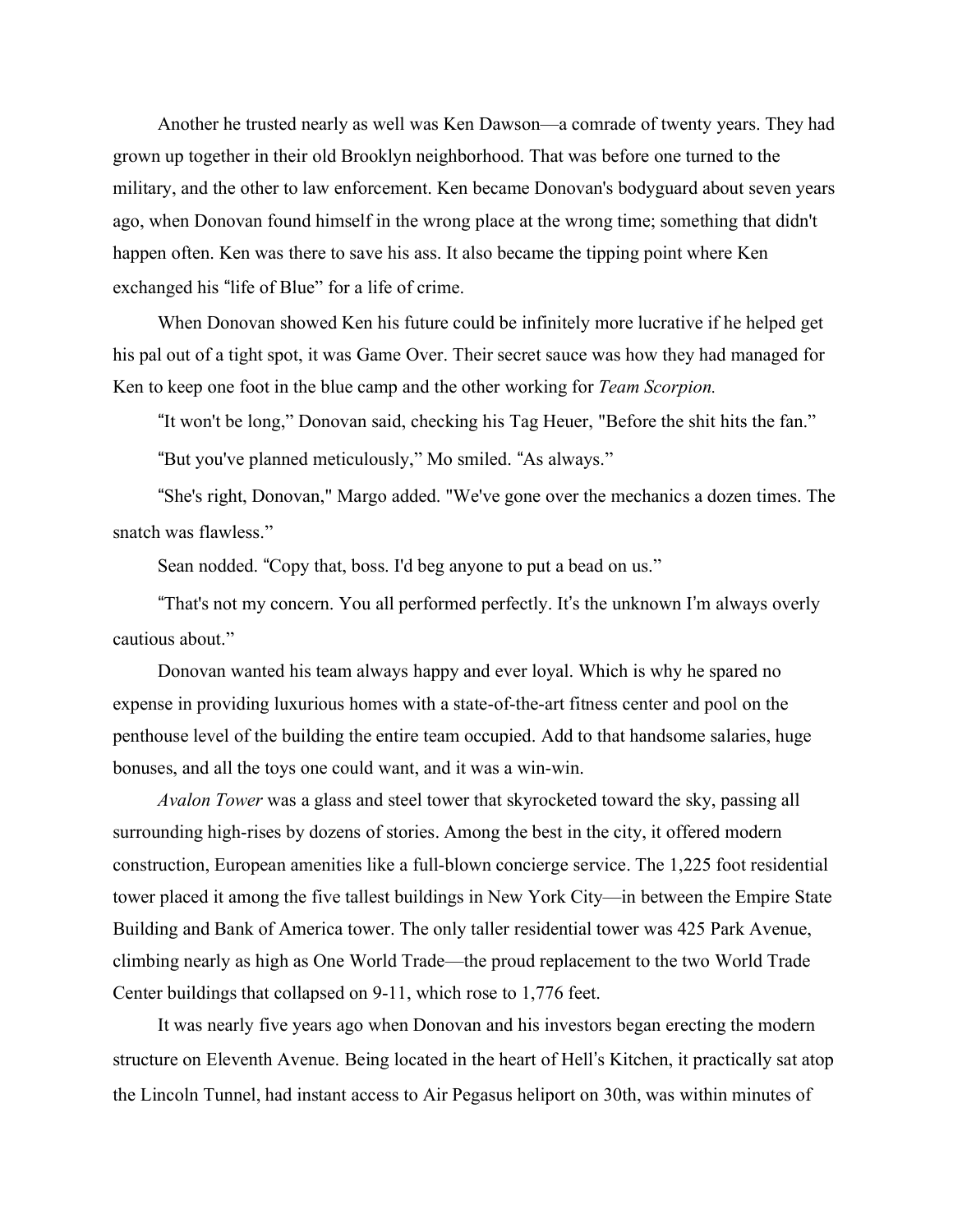Penn Station, and not much further from Grand Central Station. The location, and more specifically Donovan's penthouse, provided perfect visibility of the George Washington Bridge to the north, the Holland Tunnel and Brooklyn Bridge to the South, and both the Queensboro Bridge and Midtown Tunnel to the East.

Having a bird's eye view of the island was not only a luxury, but a necessity. The office, and home to their underground labs, sat directly across the street in a nondescript eight-story brick building. Built in 1905, Donovan had purchased it a decade ago when his drug business was young and prosperous. The building had remained unchanged, with one exception. The building maestro had created construction magic by leaving alone all the office units which faced Eleventh and 45th Avenue, while the two sides which faced neighboring buildings were retrofitted like a Hollywood backlot, showing what appeared to be a live office. Lights turned on and off all hours of the day and night which provided a perfect cover for his underground business.

The center of the building had been cut out like an enormous tube, extending from the basement to the roof's skylights. This allowed any airborne byproducts to filter from the basement before dissipating through the roof. Thanks to advanced filtering systems, it called no attention. The subterranean warehouse was three stories deep, underneath two parking decks, and apart from hiding a monstrous drug lab, the depth of the building masked tremendous technology for all the monitoring that happened in Donovan's penthouse.

"This is why I chose you guys long ago. And why we're working together today," Donovan said, looking at each of his team.

"And we will see this through, just as we have from the start," Mo said quietly.

Taking a remote, he aimed it at a large piece of art on the wall. A panel quietly lifted into a pocket in the ceiling, as a bank of tall doors quietly opened and seamlessly pivoted before disappearing into the wall. All eyes were on a wall of TV screens which were monitoring most of the major intersections in Manhattan.

The team clapped as though he just dropped a winning putt. The technology, along with an enormous arsenal of weapons, made for one of the most expensive bank of toys Donovan had ever created.